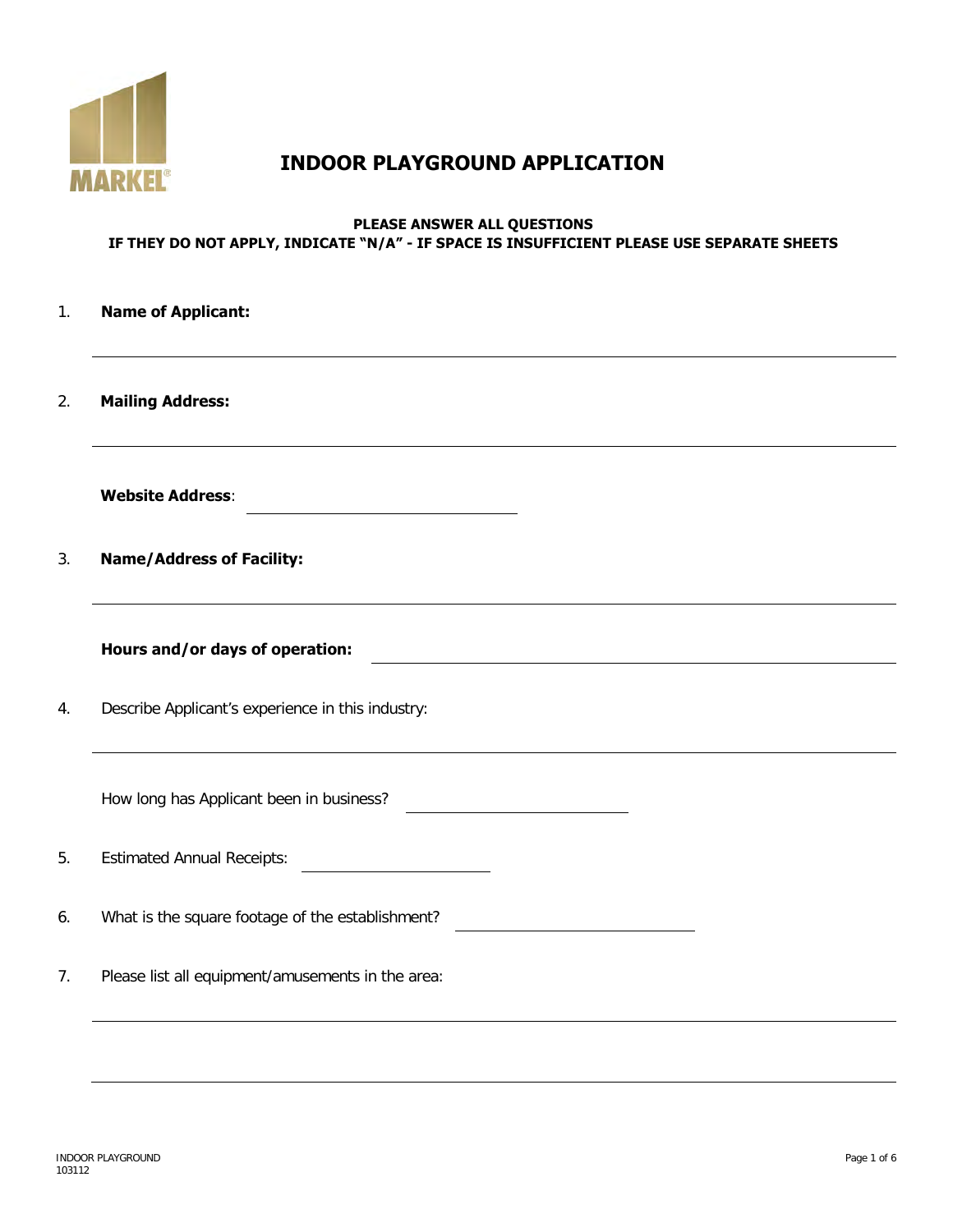8. What maintenance program is in effect for play equipment/structures?

| What is the maximum capacity of the premises? Average number of children per day? |  |                                                                    |                                                            |     |  |
|-----------------------------------------------------------------------------------|--|--------------------------------------------------------------------|------------------------------------------------------------|-----|--|
| Ages of children? From:                                                           |  | To:                                                                |                                                            |     |  |
| Is parental supervision required at all times?                                    |  |                                                                    |                                                            | Yes |  |
| Are children supervised by a staff member at all times?<br>If No, please explain: |  |                                                                    | Yes                                                        |     |  |
| Are children segregated by age?                                                   |  |                                                                    |                                                            | Yes |  |
| No. of supervisors:<br>No. of all other Employees:<br>No. of Volunteers:          |  |                                                                    |                                                            |     |  |
| Please list employees, age group that they work with and their qualifications:    |  |                                                                    |                                                            |     |  |
|                                                                                   |  |                                                                    |                                                            |     |  |
| <b>EMPLOYEE</b>                                                                   |  | AGE GROUP THAT<br>THEY WORK                                        | QUALIFICATIONS<br>(I.E., E.C.E., First-Aid Training, Etc.) |     |  |
|                                                                                   |  |                                                                    |                                                            |     |  |
|                                                                                   |  |                                                                    |                                                            |     |  |
|                                                                                   |  |                                                                    |                                                            |     |  |
|                                                                                   |  |                                                                    |                                                            |     |  |
|                                                                                   |  | What are the minimum requirements for First Aid Training of staff? |                                                            |     |  |
| Are all employees covered under WSIB?                                             |  |                                                                    |                                                            | Yes |  |
|                                                                                   |  |                                                                    |                                                            |     |  |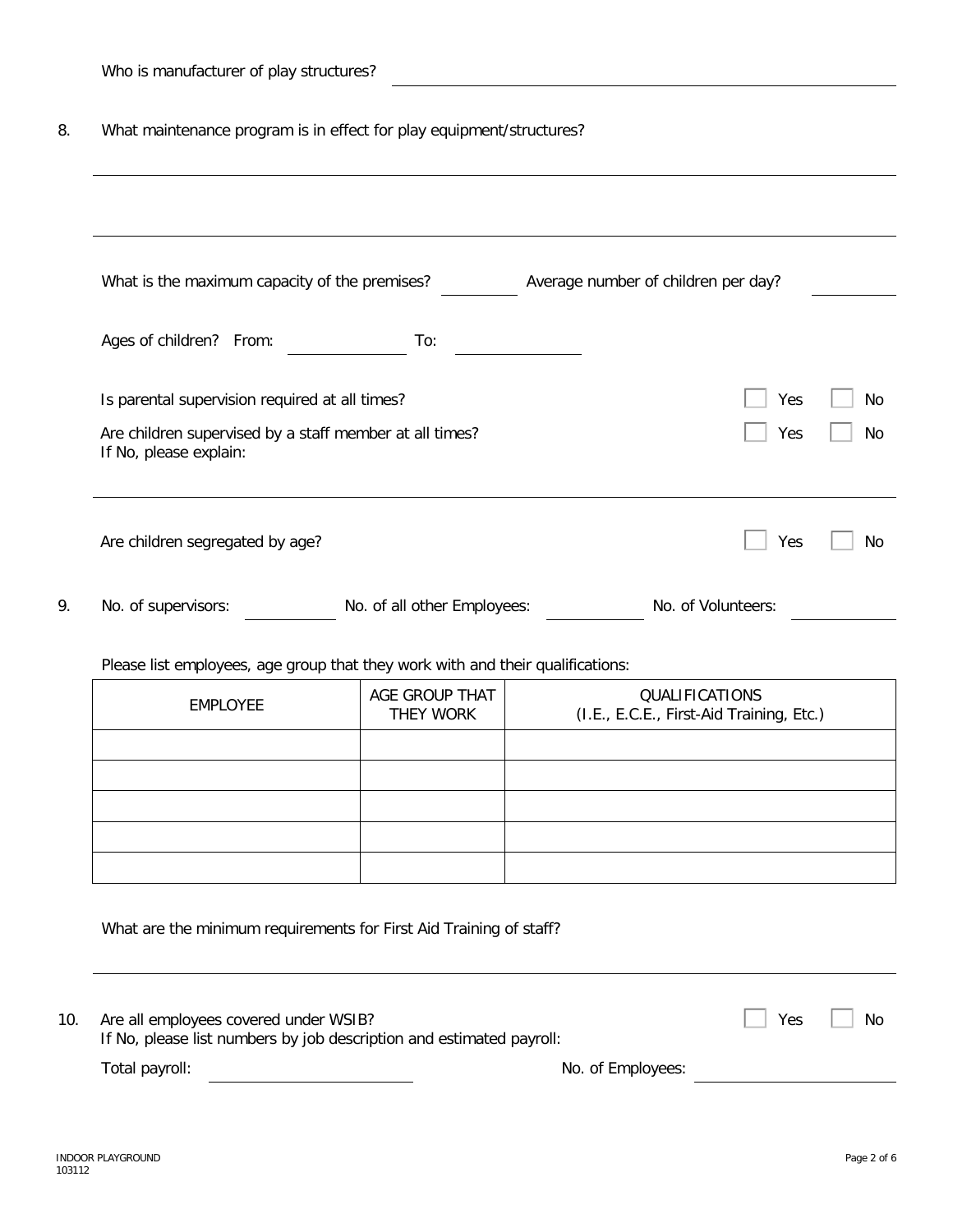| 11. | Independent Contractors (give estimated cost of work done by independent contractors):                                                                                                                     |    |  |  |  |  |  |
|-----|------------------------------------------------------------------------------------------------------------------------------------------------------------------------------------------------------------|----|--|--|--|--|--|
|     | Premises and equipment repair and maintenance<br>a)                                                                                                                                                        |    |  |  |  |  |  |
|     | Transportation of children<br>b)                                                                                                                                                                           |    |  |  |  |  |  |
|     | Others - describe:<br>c)                                                                                                                                                                                   |    |  |  |  |  |  |
|     | Do you require all contractors or sub-contractors to provide proof of liability insurance?<br>Yes<br>If Yes, what limit?                                                                                   | No |  |  |  |  |  |
| 12. | What rules apply relative to the delivery and pick-up of children? Specifically when parents are delayed or<br>are otherwise unable to pick up their child (i.e., note from parent and/or I.D. required?): |    |  |  |  |  |  |
|     |                                                                                                                                                                                                            |    |  |  |  |  |  |
| 13. | Do you provide any transportation of children?<br>Yes<br>If so, please explain:                                                                                                                            | No |  |  |  |  |  |
|     | If so, also describe mode of transportation and supervision:                                                                                                                                               |    |  |  |  |  |  |
| 14. | What is the policy regarding sickness or communicable disease?                                                                                                                                             |    |  |  |  |  |  |
| 15. | Do you supply food and drinks?<br>Yes<br>If Yes, please provide details:                                                                                                                                   | No |  |  |  |  |  |
| 16. | What procedures are employed relative to the handling of potentially harmful items? (i.e. paints, cleaning,                                                                                                |    |  |  |  |  |  |

supplies, medication kept on premises, etc.)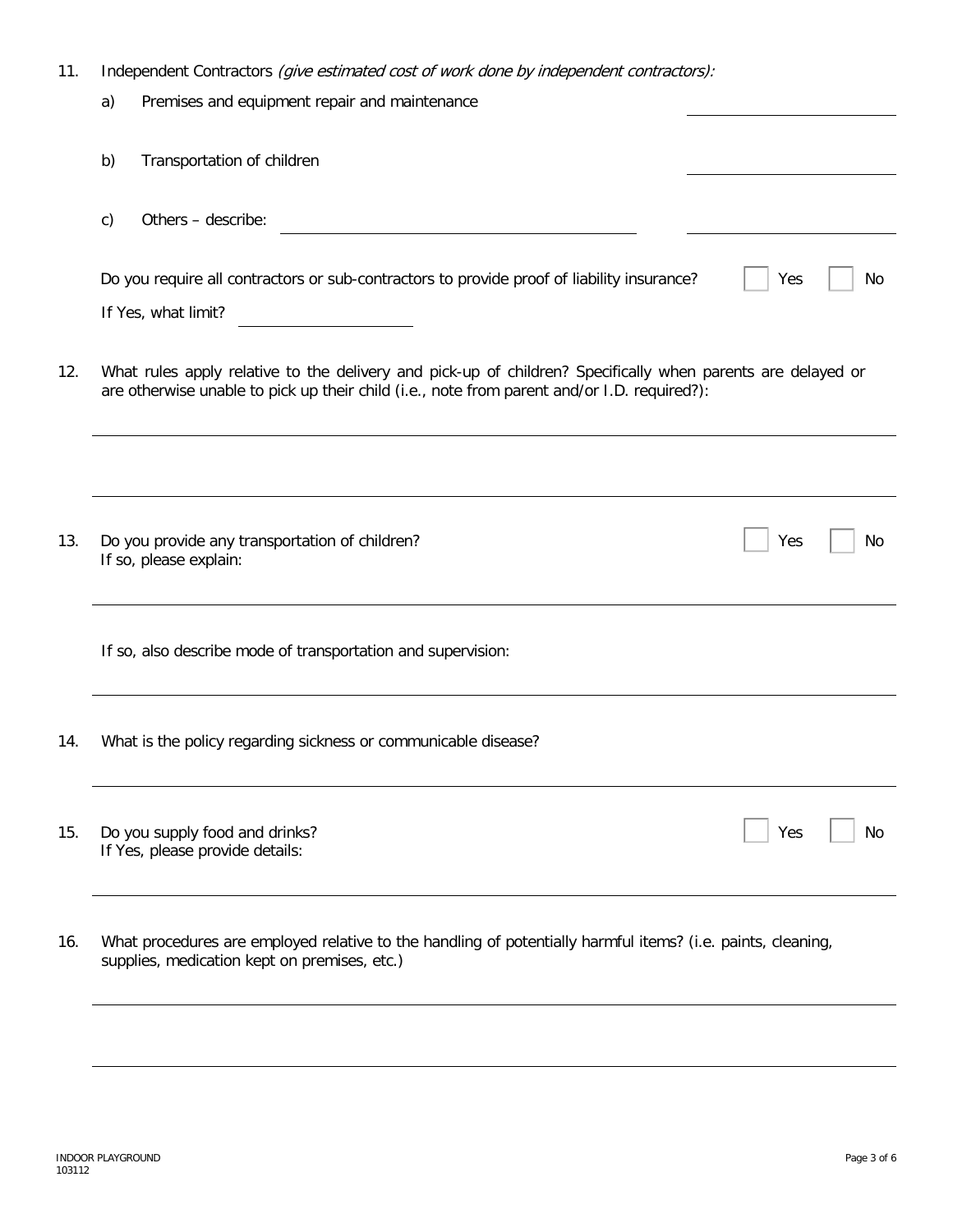| 17. |    | Is there a medical questionnaire filled out regarding any allergic or other medical<br>condition?                                          | Yes | No |
|-----|----|--------------------------------------------------------------------------------------------------------------------------------------------|-----|----|
|     | a) | If so, are written instructions obtained from parents who may not be present and<br>will medication be administered if needed as directed? | Yes | No |
|     | b) | If so, will a written record be kept to show the time, the medication, and who<br>administered it?                                         | Yes | No |
| 18. |    | What procedures are in place for dealing with a child who becomes ill or is injured at the playground?                                     | Yes | No |
|     |    |                                                                                                                                            |     |    |
|     |    |                                                                                                                                            |     |    |
| 19. |    | What are the current safety procedures in the event of a fire?                                                                             |     |    |
|     |    | Do the premises meet all Fire Department requirements?                                                                                     | Yes | No |
|     |    | Where are the fire extinguishers kept?                                                                                                     |     |    |
|     |    | Is there a maintenance agreement in place?                                                                                                 | Yes | No |
|     |    | Do the premises meet all Fire Department requirements?                                                                                     | Yes | No |
| 20. |    | Does applicant presently carry insurance?<br>If Yes, who is the present insurer:                                                           | Yes | No |
|     |    | Premium:                                                                                                                                   |     |    |
|     |    | Is the present insurance Claims Made?<br>If Yes, state retro date:                                                                         | Yes | No |
|     |    | Are they willing to renew?<br>If No, please explain:                                                                                       | Yes | No |
|     |    | Does the policy cover all operations of the Insured?<br>If No, please describe:                                                            | Yes | No |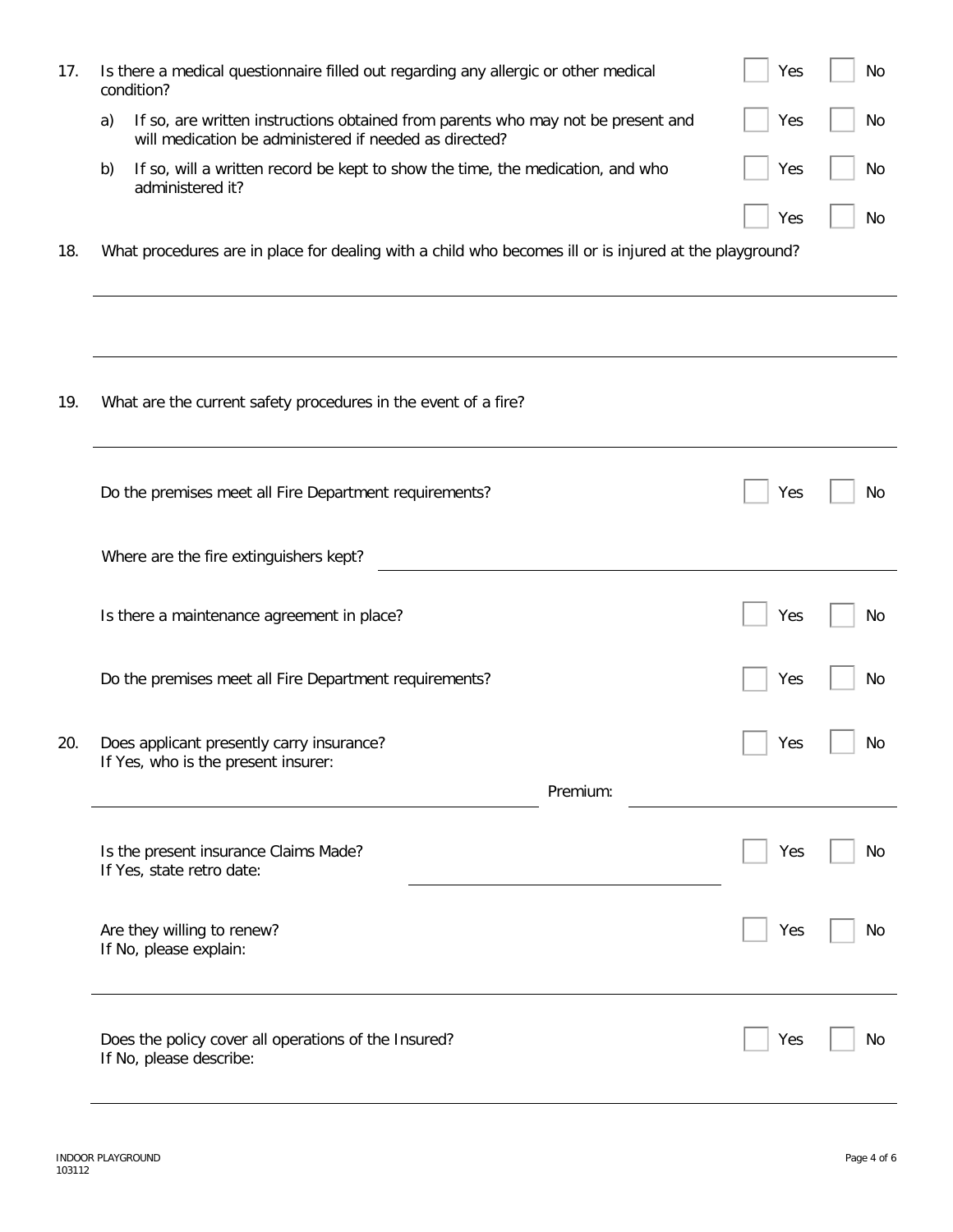### 21. **Claims History**

Include total costs from ground up for each claim, including defense costs and deductible. Include loss experience of companies which have been taken over or merged with your company.

|                              |                                                                                                       | <b>AMOUNT</b>  |      |                 |                   |               |
|------------------------------|-------------------------------------------------------------------------------------------------------|----------------|------|-----------------|-------------------|---------------|
| Date of<br><b>Occurrence</b> | <b>Describe Occurrence</b><br><b>And Injury or Damage</b>                                             | <b>Reserve</b> | Paid | <b>Expenses</b> | <b>Deductible</b> | <b>Status</b> |
|                              |                                                                                                       |                |      |                 |                   |               |
|                              |                                                                                                       |                |      |                 |                   |               |
|                              |                                                                                                       |                |      |                 |                   |               |
|                              |                                                                                                       |                |      |                 |                   |               |
|                              | Are you aware of any other incidents which may result in claims against you?<br>If Yes, give details: |                |      |                 | Yes               | No.           |

#### 22. **Non-Owned Automobile**

Number of employees using their automobile on company business:

| Regularly                                                     | Occasionally |    |
|---------------------------------------------------------------|--------------|----|
| Estimated annual cost of hired automobiles:                   |              | \$ |
| Estimated annual cost of automobiles operated under contract: |              | \$ |
| (Please provide details):                                     |              |    |
|                                                               |              |    |

23. Please indicate limit(s) of liability required:

This application does not bind the Applicant or the Company to complete this insurance but it is agreed that the information contained herein shall be the basis of the contract should a policy be issued.

It is mutually agreed between the Company and the Applicant that any inspection of premises, operations or any matter pertaining to insurance afforded by the Company, is made for the use and benefit of the Company only and is not to be relied upon by the Applicant in any respect.